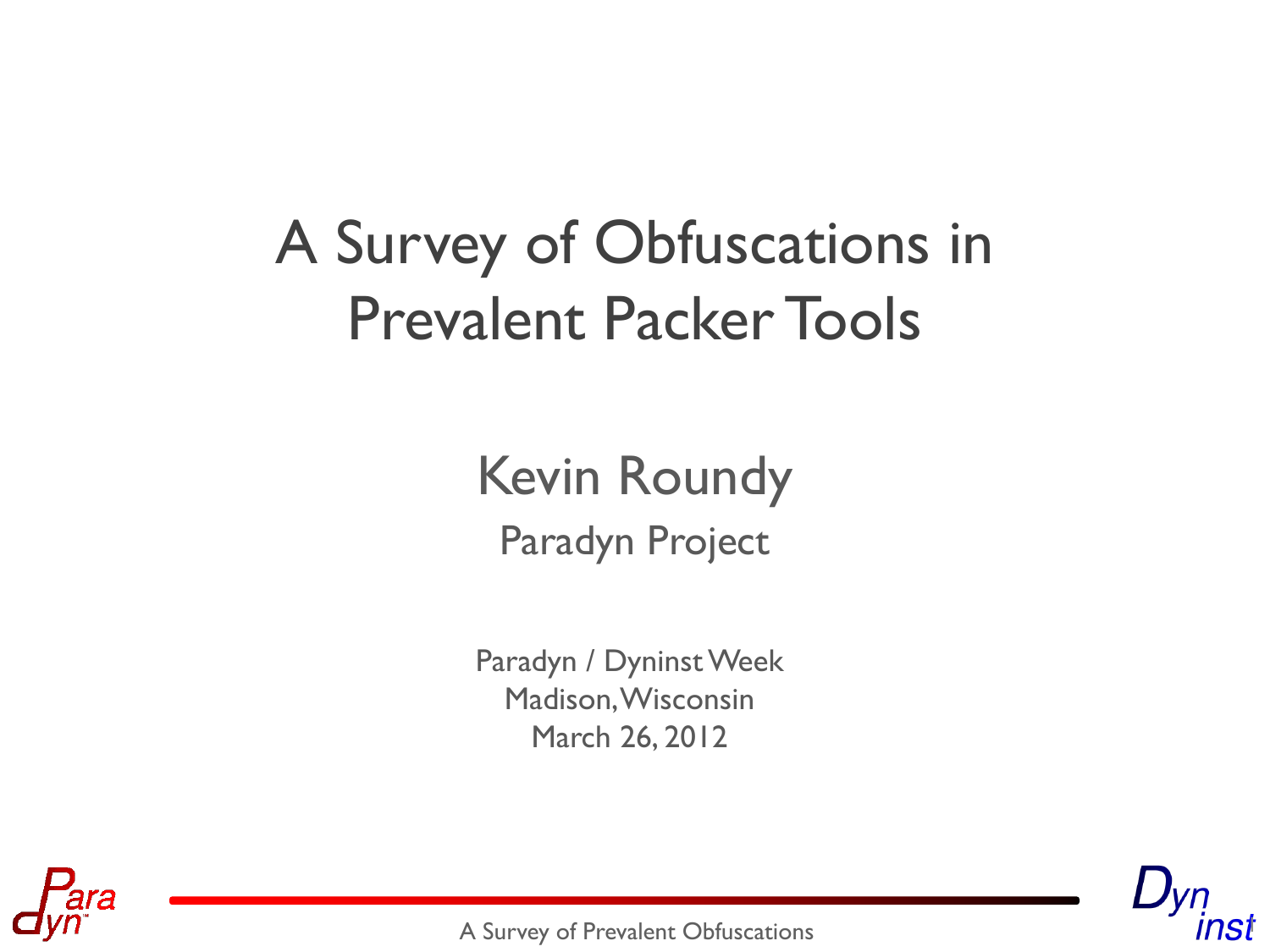# Types of program analysis





Friendly binary



Uncooperative binary





nst



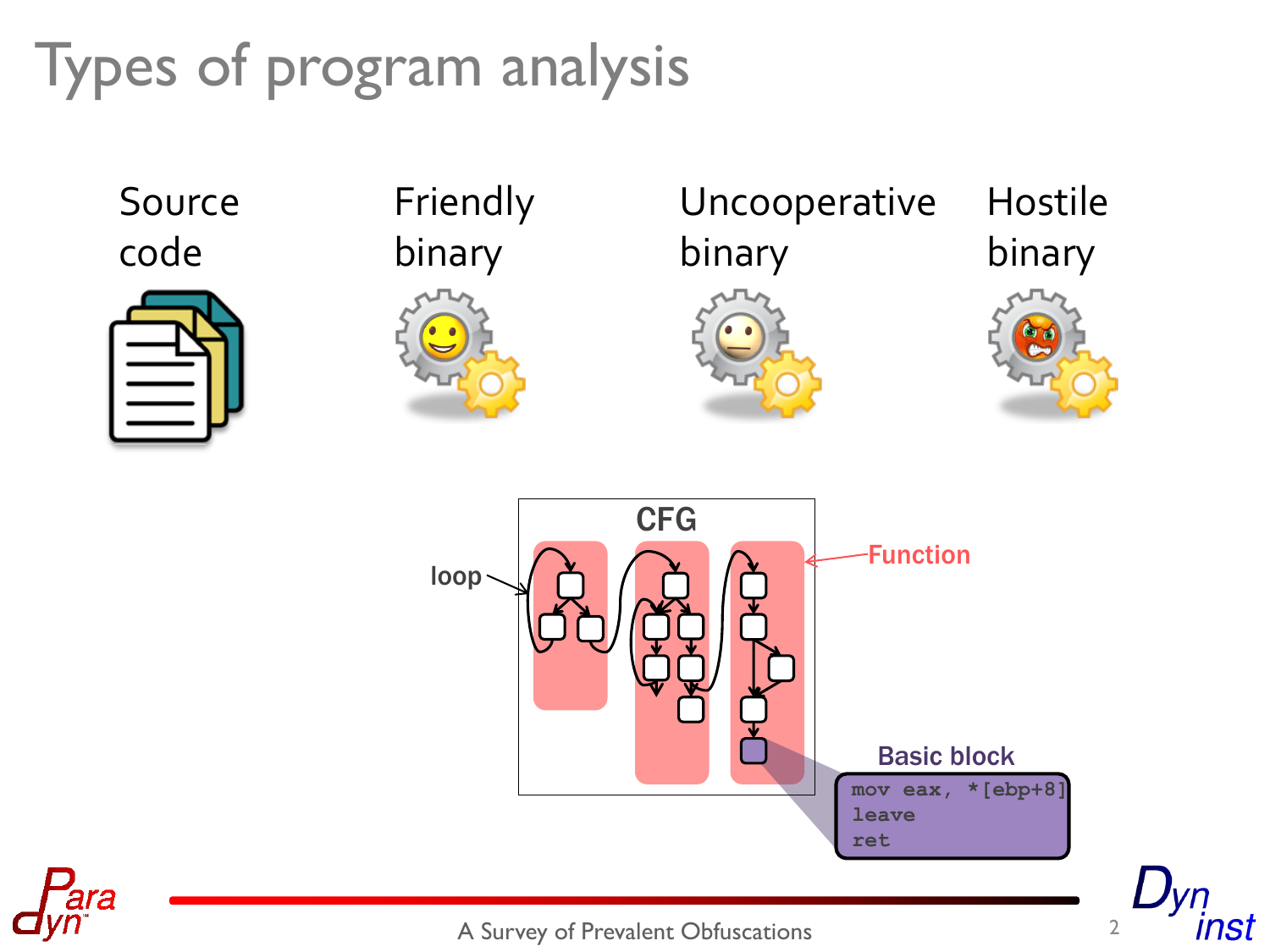# Analysis building blocks

## Analysis steps

- 1. Extract code bytes
- 2. Disasser
- 3. Identify
- 4. Build comprent (io) bols
- 5. Patch/modify the code
- 6. Trace code's execution

Toolkit:

#### Defensive-mode Dyninst

- o Interactive debuggers
- $\circ$  Automated testing
	- o<br>o Combinatorial testing o Combinatorial testing
- o Code-coverage test generation
- $\circ$  Fault localization
	- o Poelaugude elicing  $\epsilon$ o Backwards slicing
- o Vulnerability analysis executions and test failures o Correlation of statement
- o Vulnerability analysis
	- $\overline{S}$  Teint evaluation o Taint analysis
	- o Symbolic evaluation

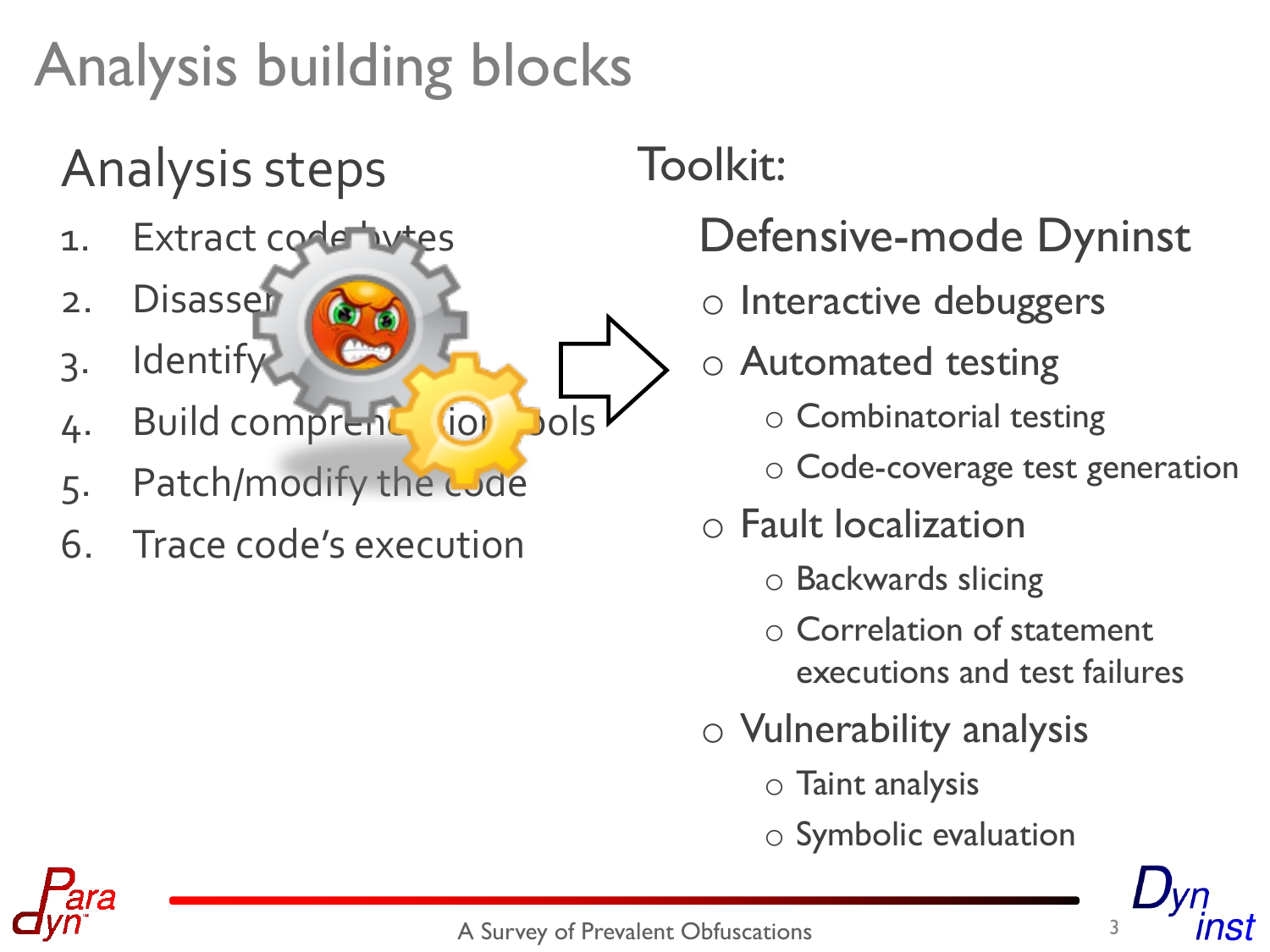# Analysis building blocks

## Analysis steps

- 1. Extract code bytes
- 2. Disasser
- 3. Identify
- 4. Build comprent (io) bols
- 5. Patch/modify the code
- 6. Trace code's execution

Toolkit:

#### Defensive-mode Dyninst

- o Interactive debuggers
- o Automated testing
	- o Combinatorial testing
	- o Code-coverage test generation
- o Fault localization
	- o Backwards slicing
	- o Correlation of statement executions and test failures
- o Vulnerability analysis
	- o Taint analysis
	- o Symbolic evaluation

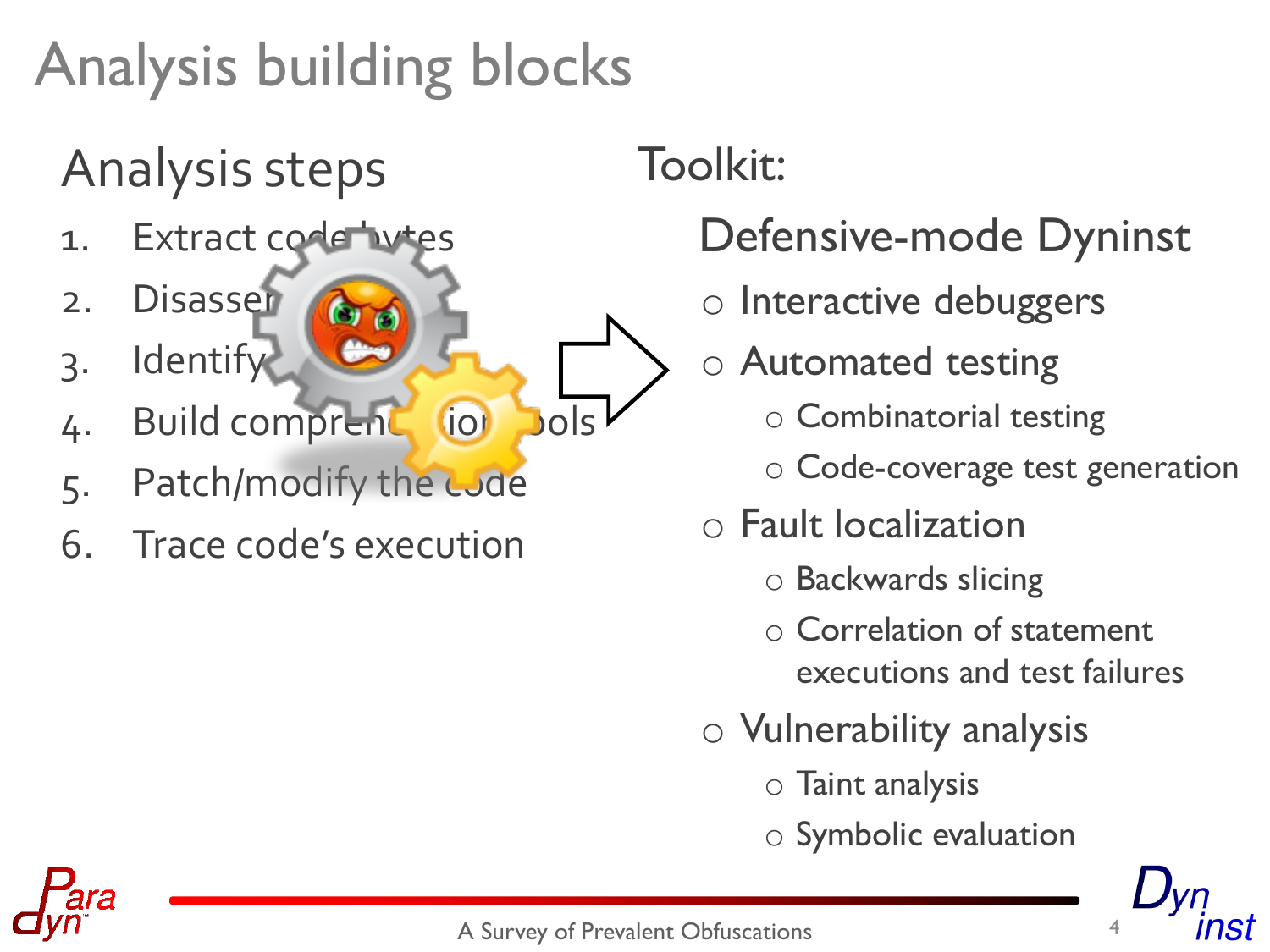# Binary packing tools

ara

| Open             | <b>Packer</b>  | Malware market share* |
|------------------|----------------|-----------------------|
| source           | <b>OVERALL</b> | 75%-80%               |
| cross-           | <b>UPX</b>     | 9.45%                 |
| platform         | PolyEnE        | 6.21%                 |
|                  | PECompact      | 2.59%                 |
| Fast,            | Upack          | 2.08%                 |
| Small,           | nPack          | 1.74%                 |
| Good             | <b>ASPack</b>  | 1.29%                 |
|                  | <b>FSG</b>     | 1.26%                 |
|                  | Nspack         | 0.89%                 |
| Anti-<br>reverse | ASProtect      | 0.43%                 |
| engineer-        | Armadillo      | 0.37%                 |
| ing              | Yoda's Prot.   | 0.33%                 |
|                  | WinUpack       | 0.17%                 |
|                  | <b>MEW</b>     | 0.13%                 |

inst

\* Packer (r)evolution. Panda Research, 2008. Two-month average Feb-March 2008.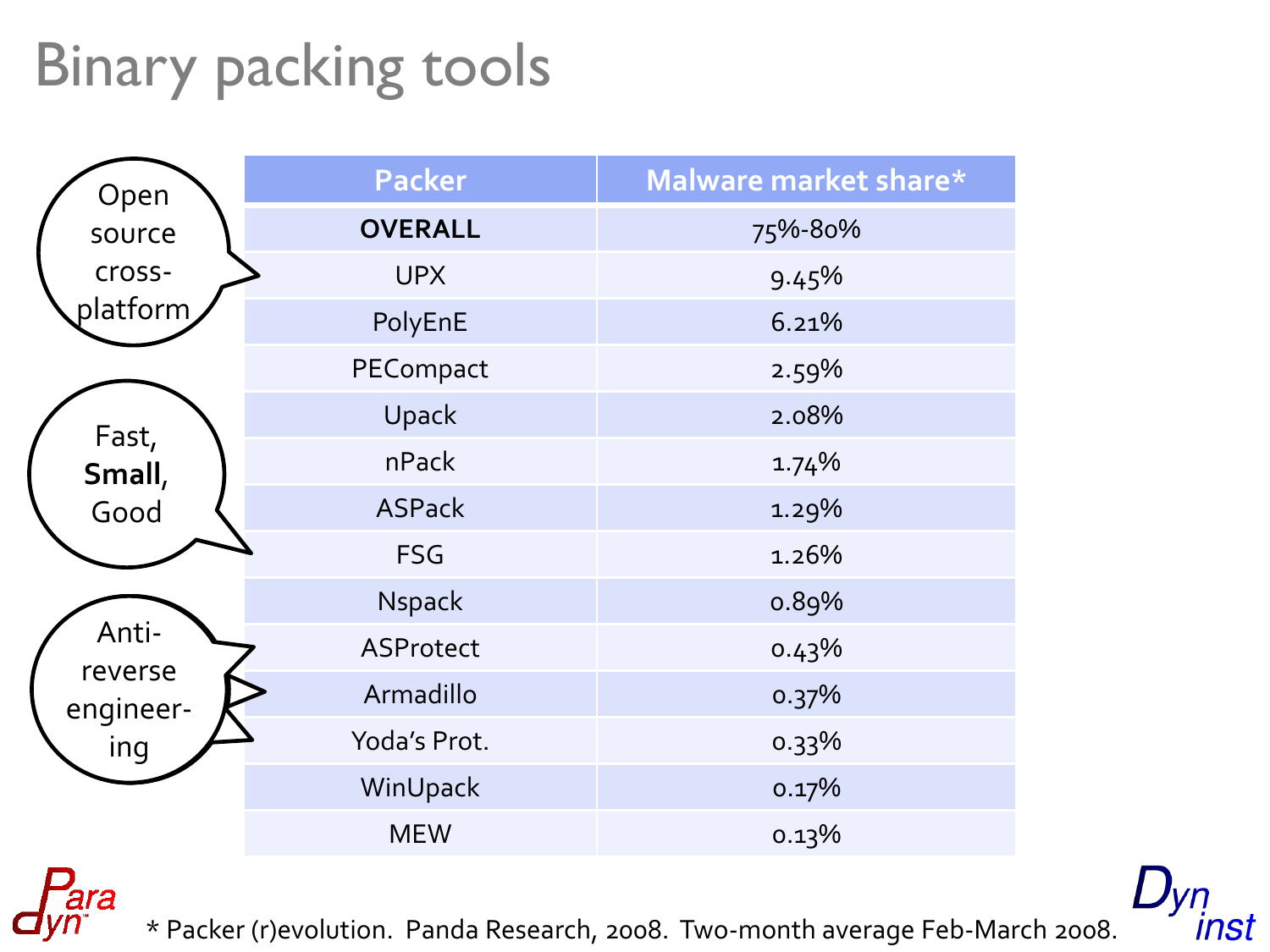#### Analysis steps

- 1. Extract code bytes
- 2. Disassemble
- 3. Identify functions
- 4. Build comprehension tools
- 5. Patch/modify the binary
- 6. Trace code's execution



- a. Code packing
- b. Code overwriting



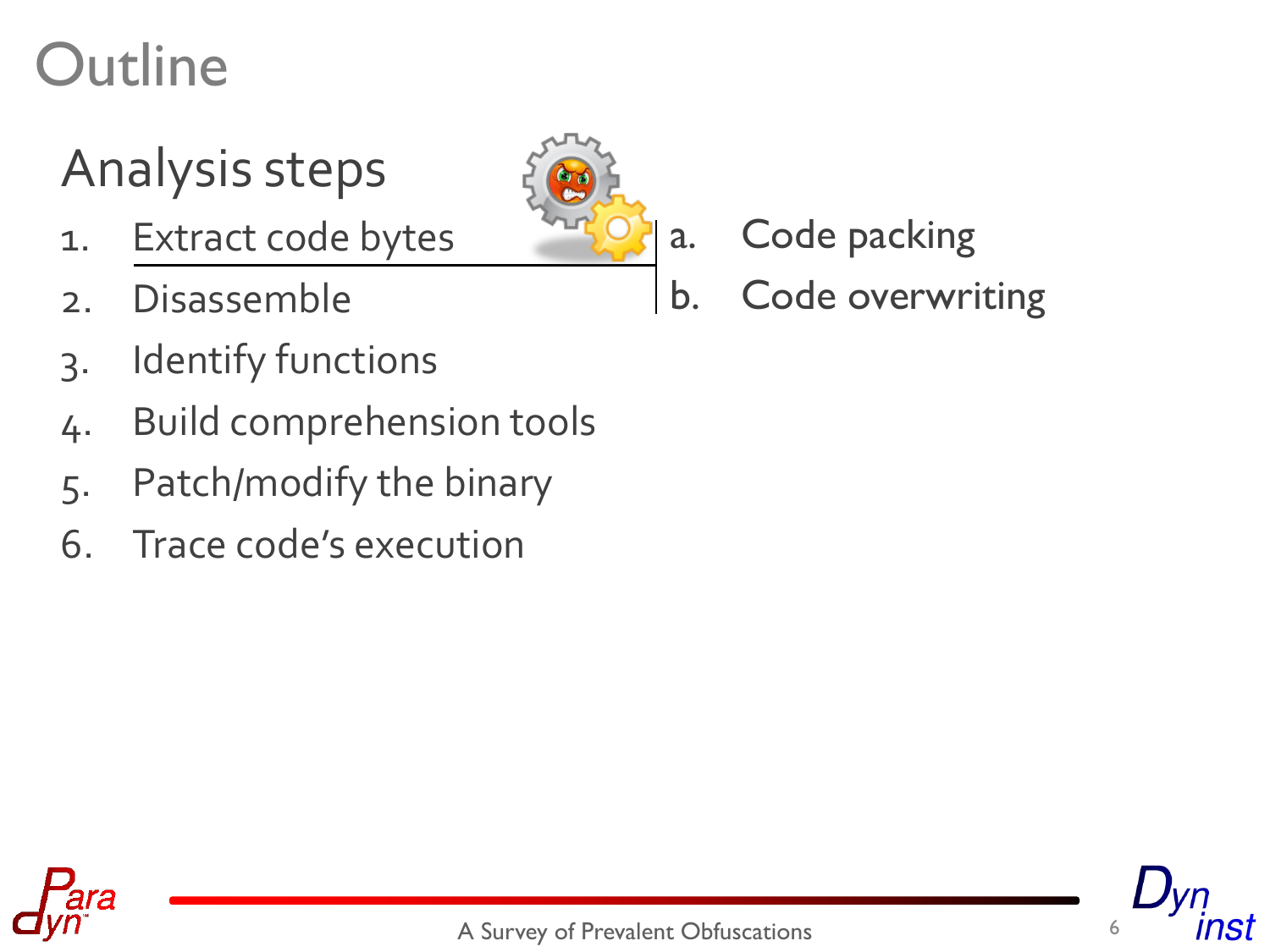





A Survey of Prevalent Obfuscations 7

# Code packing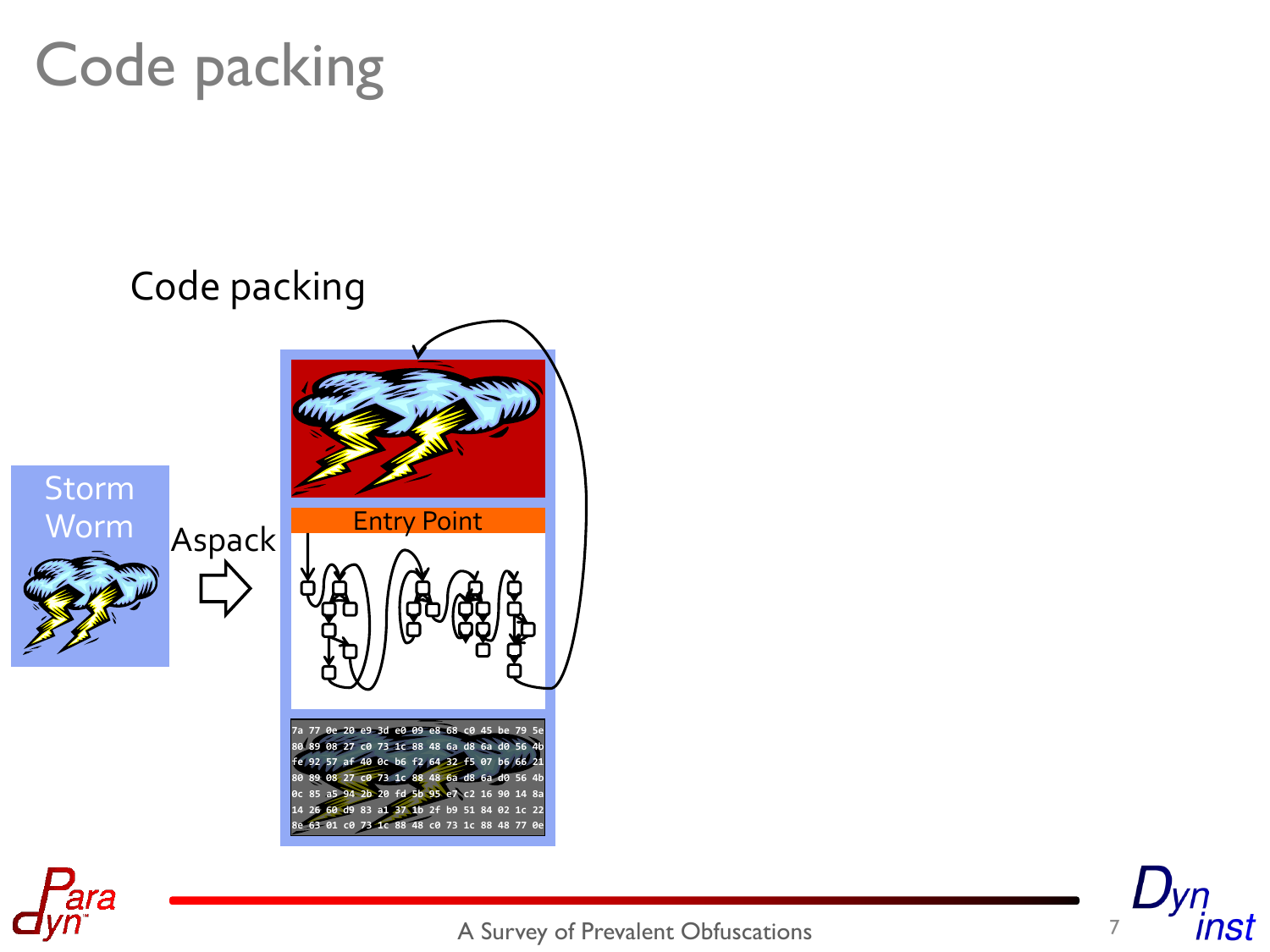## Code overwriting



A Survey of Prevalent Obfuscations 8

inst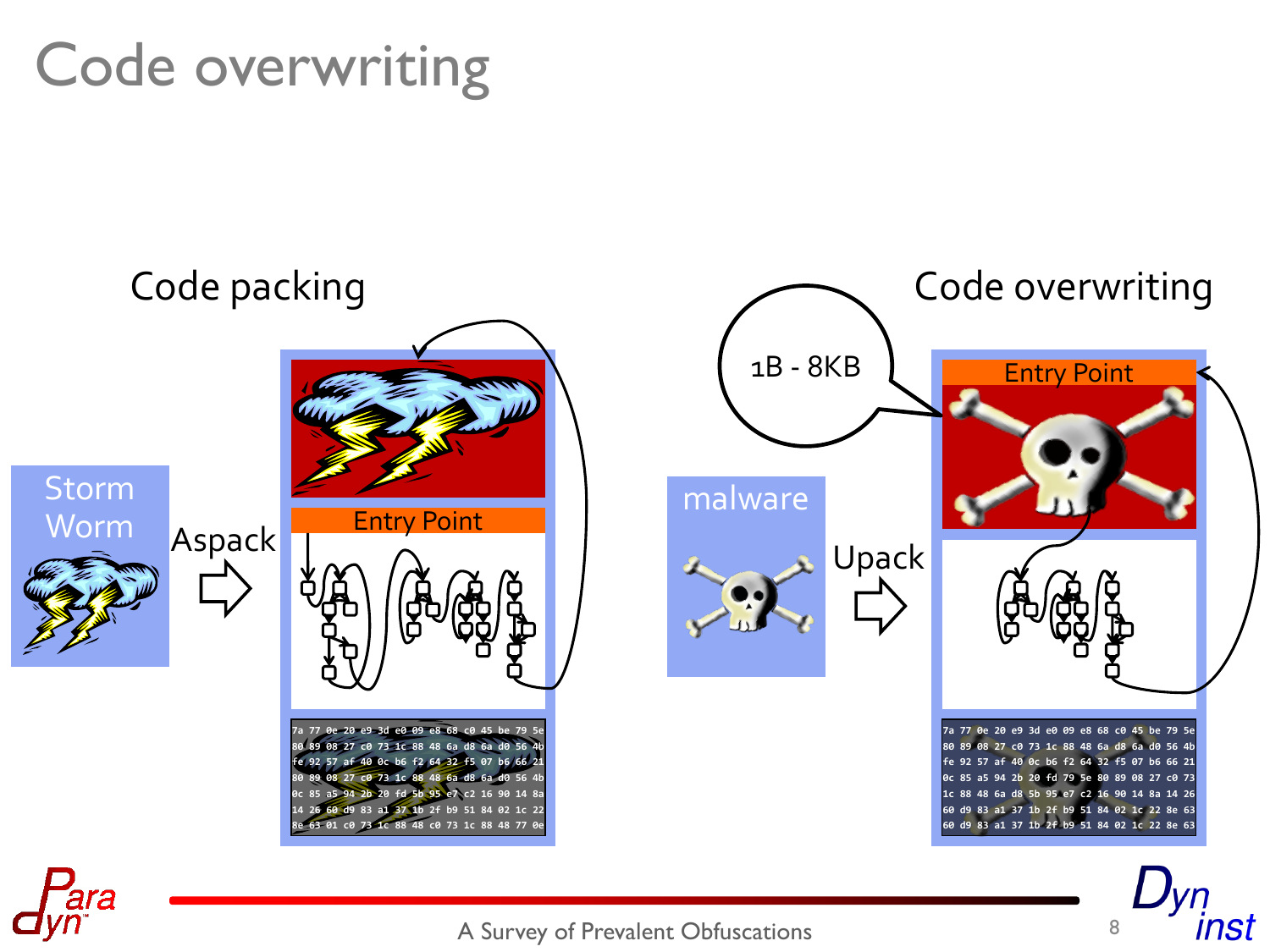#### Analysis steps

- 1. Extract code bytes
- 2. Disassemble
- 3. Identify functions
- 4. Build comprehension tools
- 5. Patch/modify the binary
- 6. Trace code's execution
- a. Unresolvable control flow
- b. Call-stack tampering
- c. Signals and exceptions
- d. Ambiguous code & data
- e. Disassembler fuzzing



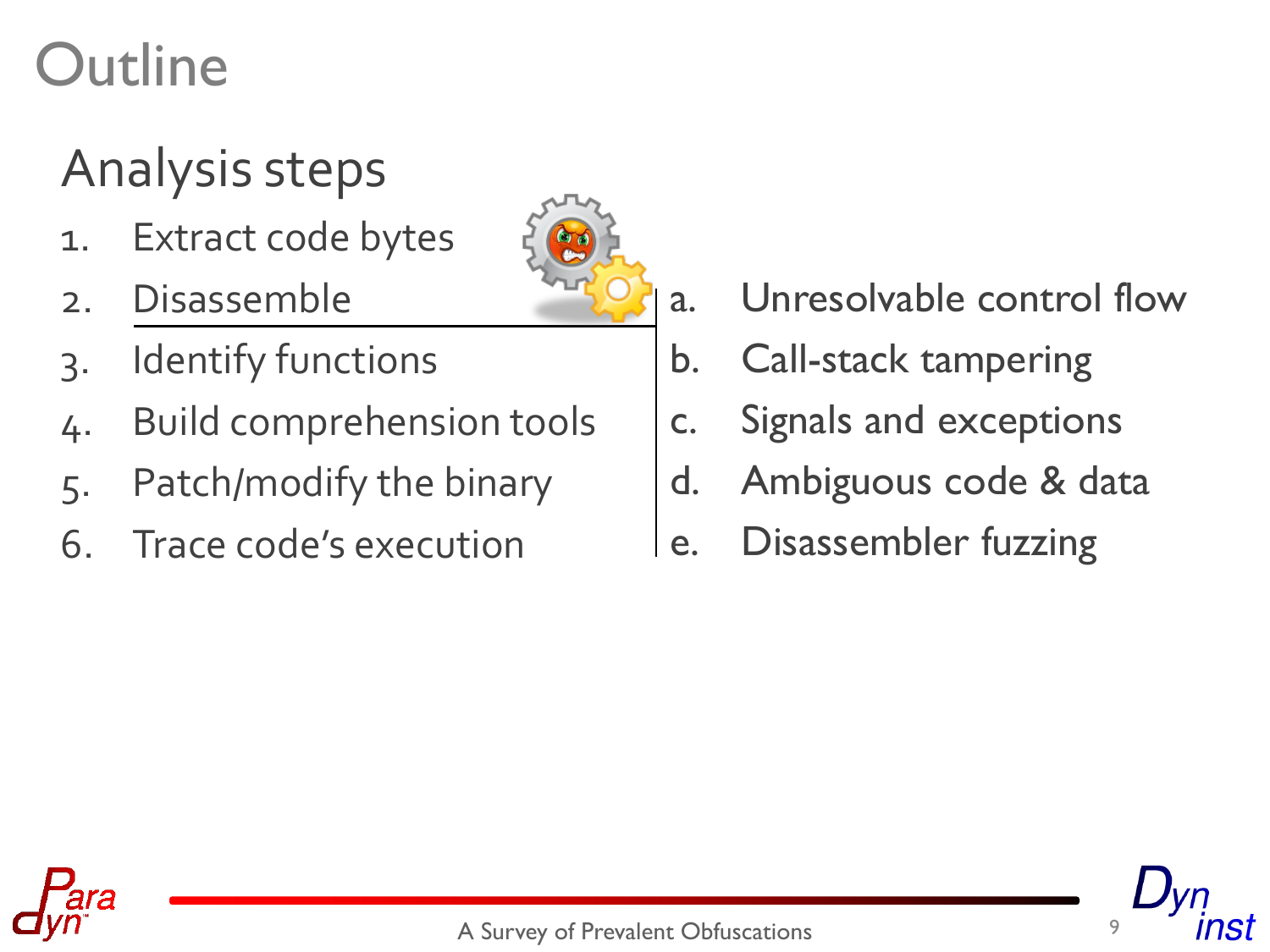## Unresolvable control flow





nst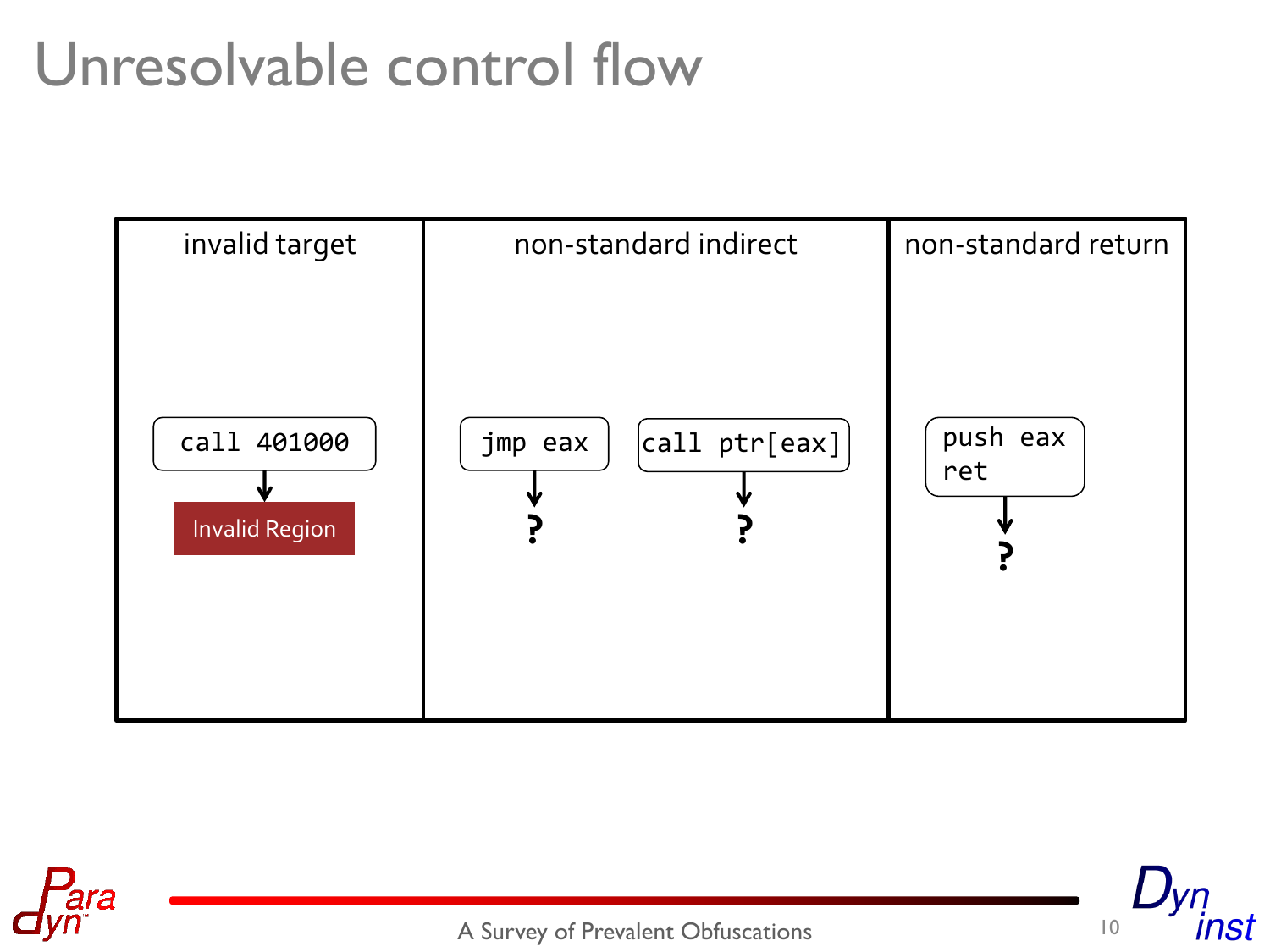#### Call-stack tampering





nst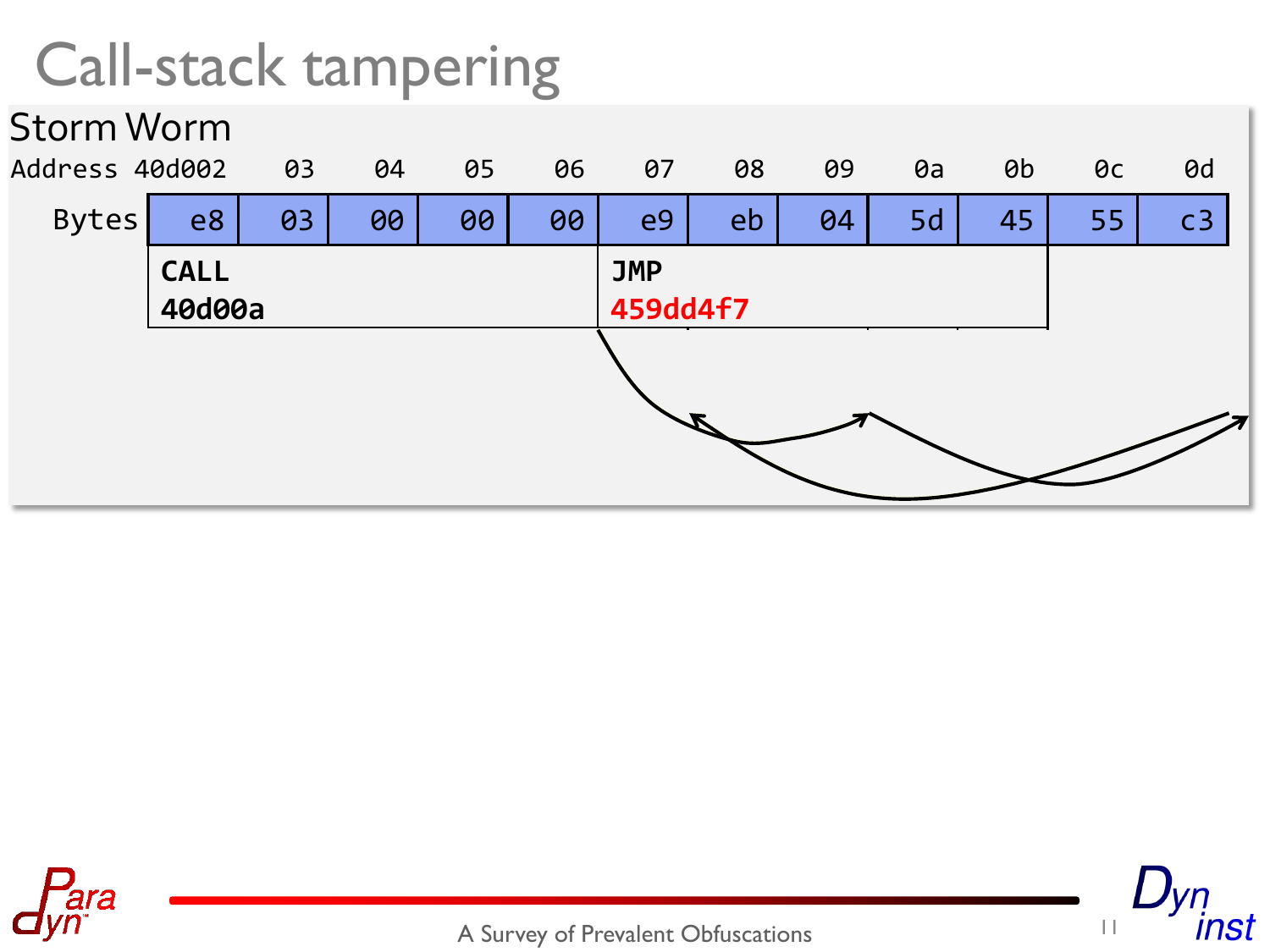## Exception-based control flow

Popov, Debray, Andrews. Usenix 2007.

Danekhar. <http://www.codeproject.com/KB/system/inject2exe.aspx> 2005.

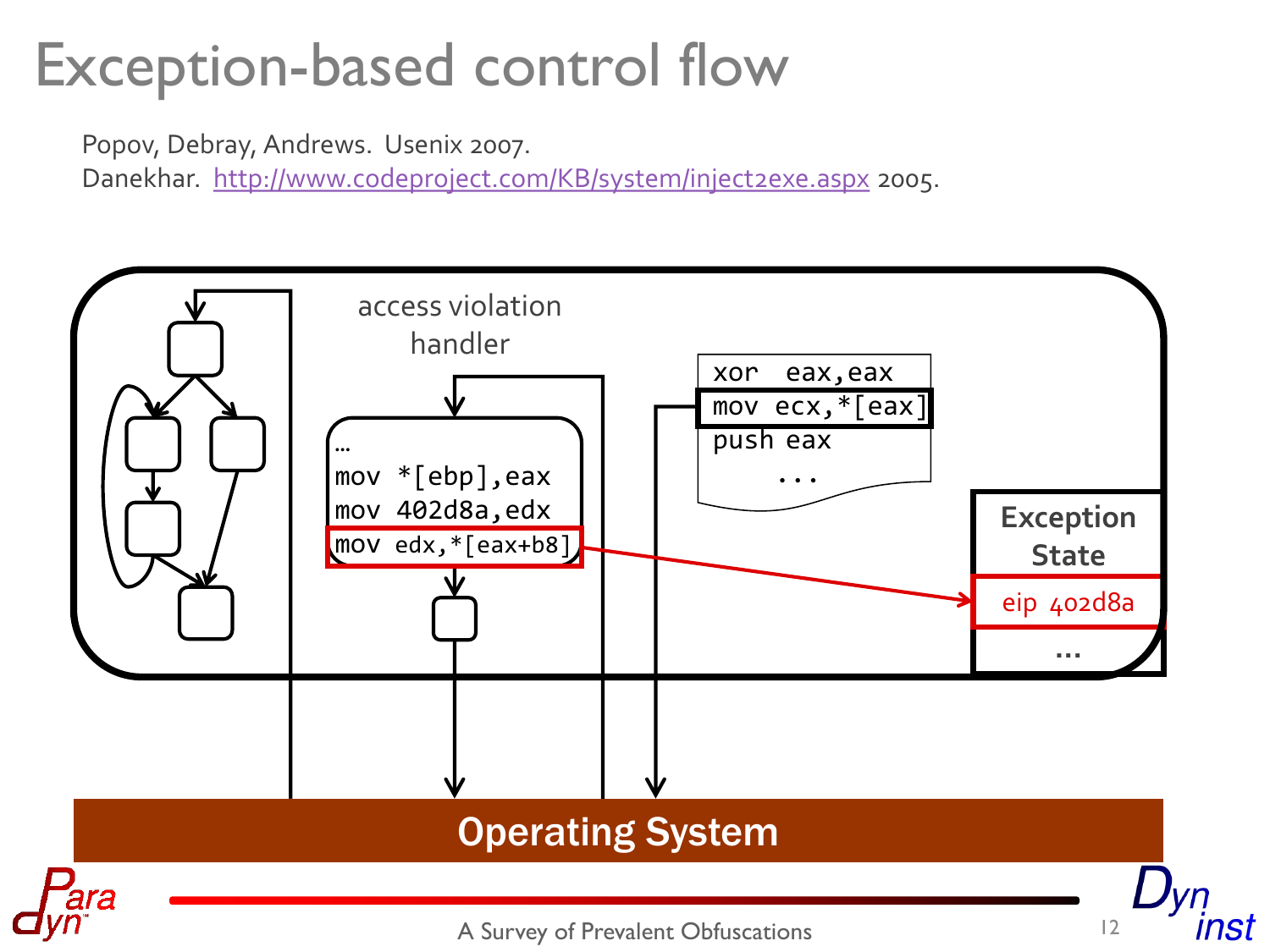# Ambiguous code and data

- o Bytes after call instructions
- o Junk after exception-raising instruction

#### o In-place decryption of unpacked code

| 0101D843 | 04 37                   | ADD AL, 37                                      |           |
|----------|-------------------------|-------------------------------------------------|-----------|
| 01010845 | 04 6A                   | ADD AL,6A                                       |           |
| 0101D847 | F8                      | <b>CLC</b>                                      |           |
| 0101D848 | <b>AA</b>               | STOS BYTE PTR ES: [EDI]                         |           |
| 01010849 | $^{\wedge}$ E2 90       | LOOPD SHORT notepad_.0101D7E7                   |           |
| 0101D84B | E8 D4D99C9F             | CALL A09EB224                                   |           |
| 0101D850 | $\gtrapprox$<br>FØ: A7  | LOCK CMPS DWORD PTR DS:[ESI],DWORD PTR ES:[EDI] |           |
| 0101D852 | 24 89                   | AND AL, 89                                      |           |
| 0101D854 | 1C 64                   | SBB AL, 64                                      |           |
| 0101D856 | $\wedge$ 73 F9          | JNB SHORT notepad_.0101D851                     |           |
| 0101D858 | 7B FD                   | JPO SHORT notepad_.0101D857                     |           |
| 0101D85A | 0355 CA                 | ADD EDX, DWORD PTR SS: [EBP-36]                 |           |
| 0101D85D | 37                      | <b>AAA</b>                                      |           |
| 0101D85E | 8CØF                    | MOV WORD PTR DS: [EDI],CS                       |           |
|          | $0101D860$ $\vee$ E1 7F | LOOPDE SHORT notepad_.0101D8E1                  |           |
| 0101D862 | DB98 A29064E7           | FISTP DWORD PTR DS: LEAX+E76490A2]              |           |
| 0101D868 | 45                      | INC EBP                                         |           |
| 01010869 | D93F                    | FSTCW WORD PTR DS: [EDI]                        |           |
| 0101D86B | 59                      | POP ECX                                         |           |
| 0101D86C | D4 7A                   | <b>AAM 7A</b>                                   |           |
| 0101D86E | 8C3D 4245489A           | MOV WORD PTR DS: [9A484542], SEG?               |           |
| 0101D874 | 50.                     | PUSH EAX                                        |           |
| 0101D875 | 6223                    | BOUND ESP, QWORD PTR DS: [EBX]                  | Yoda's    |
| 0101D877 | C2 1DDA                 | RETN 0DA1D                                      |           |
| 0101D87A | 1862 A6                 | SBB BYTE PTR DS: [EDX-5A], AH                   | Protector |
| 0101D87D | 2987 2BD2B459           | SUB-<br>DWORD PTR DS:[EDI+59B4D22B],EAX         |           |
| 0101D883 | CA 80D4                 | <b>RETF 0D480</b>                               |           |
| 01010886 | 1D 780B0E23             | SBB EAX, 230E0B78                               |           |
| 0101D88B | SB6B CE                 | CMP EBP, DWORD PTR DS: [EBX-32]                 |           |
| 0101D88E | 띘                       | IN EAX, DX                                      |           |
|          |                         |                                                 |           |

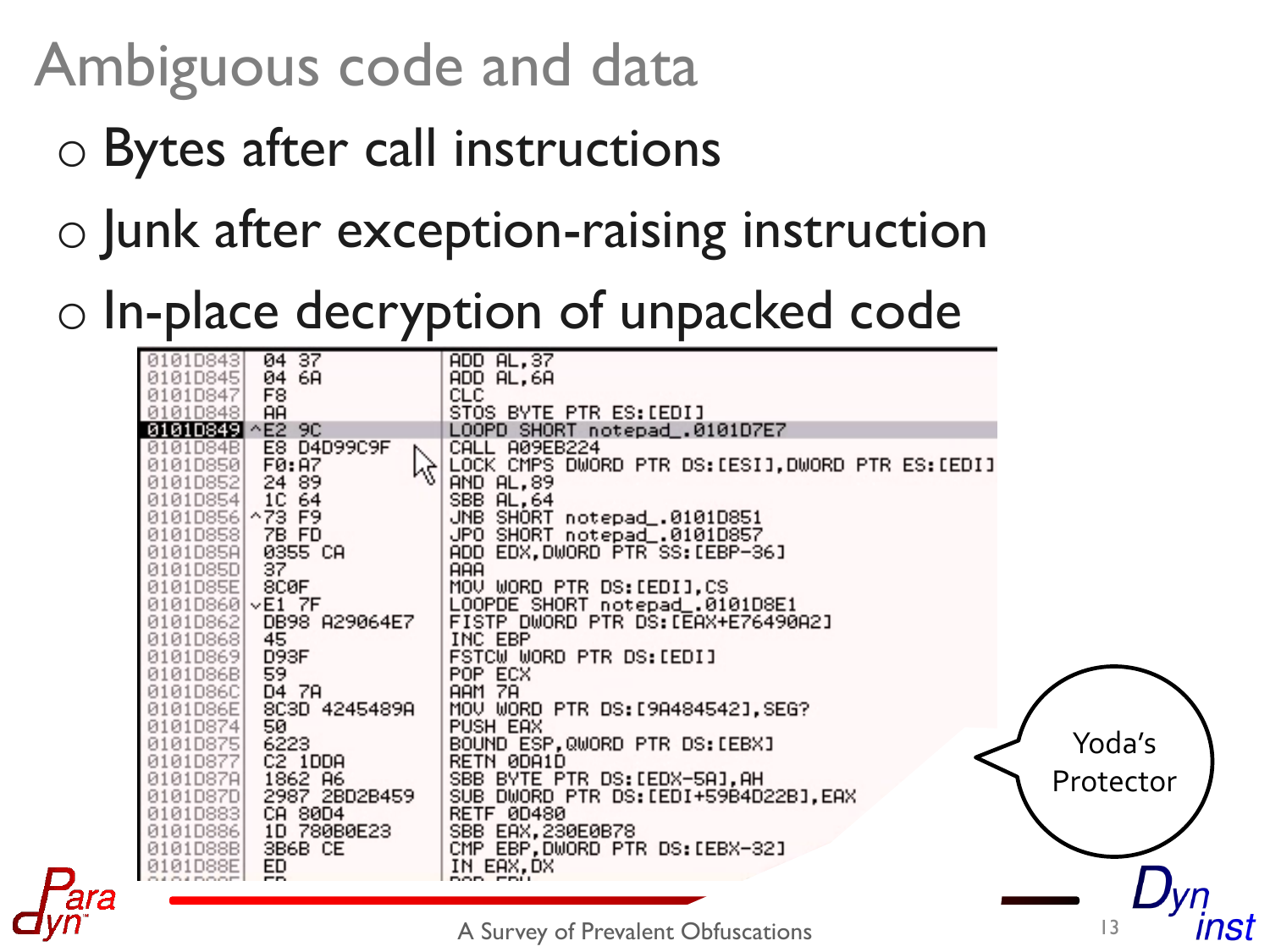#### Analysis steps

- 1. Extract code bytes
- 2. Disassemble
- 3. Identify functions
- 4. Build comprehension tools
- 5. Patch/modify the binary
- 6. Trace code's execution
- a. Missing **call/ret** instructions
- b. Extra **call/ret** instructions
- c. Overlapping functions
- d. Overlapping basic blocks



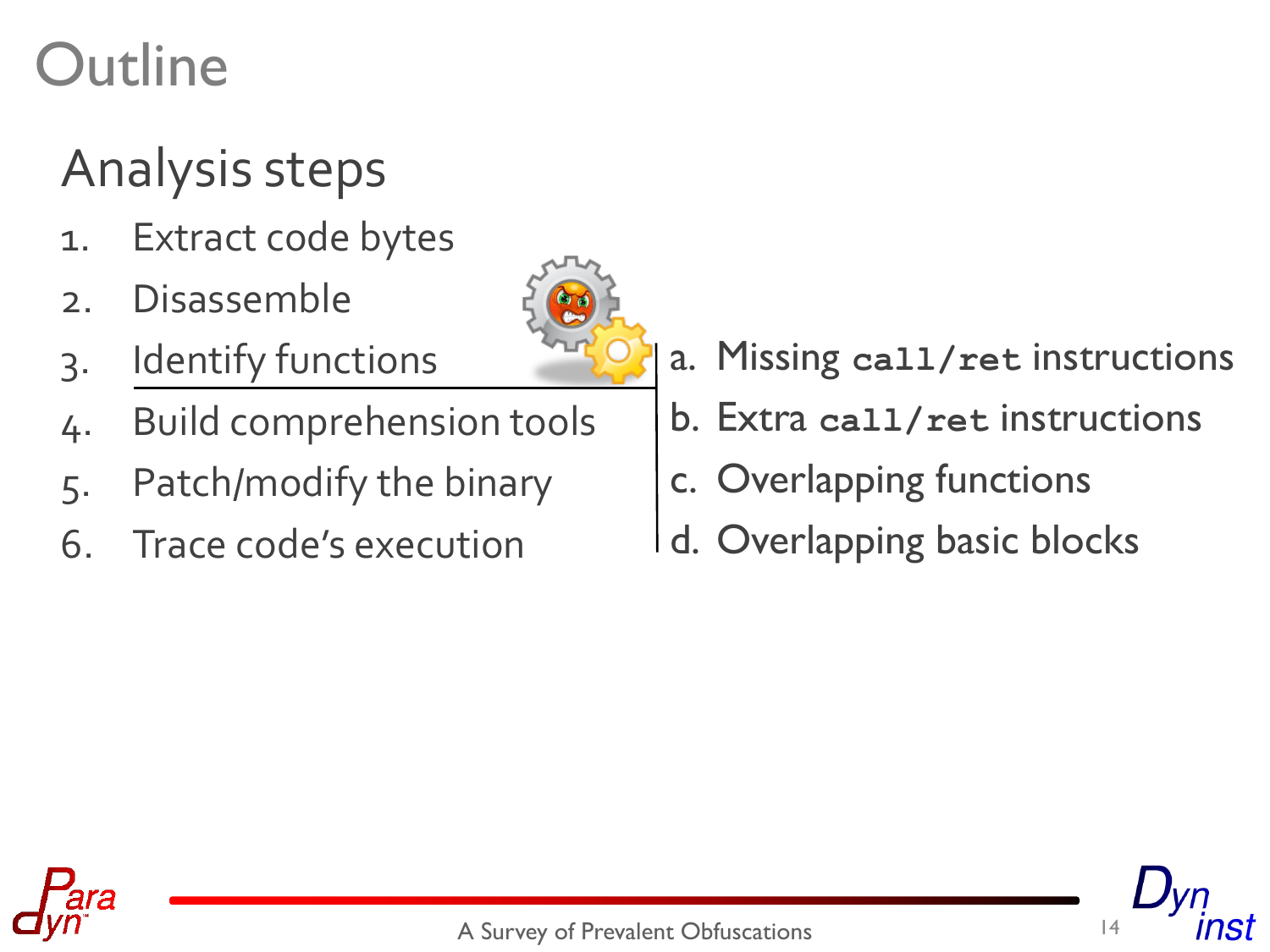#### Analysis steps

- 1. Extract code bytes
- 2. Disassemble
- 3. Identify functions
- 4. Build comprehension tools
- 5. Patch/modify the binary
- 6. Trace code's execution



#### a. Missing **call/ret** instructions

- b. Extra **call/ret** instructions
- c. Overlapping functions
- d. Overlapping basic blocks



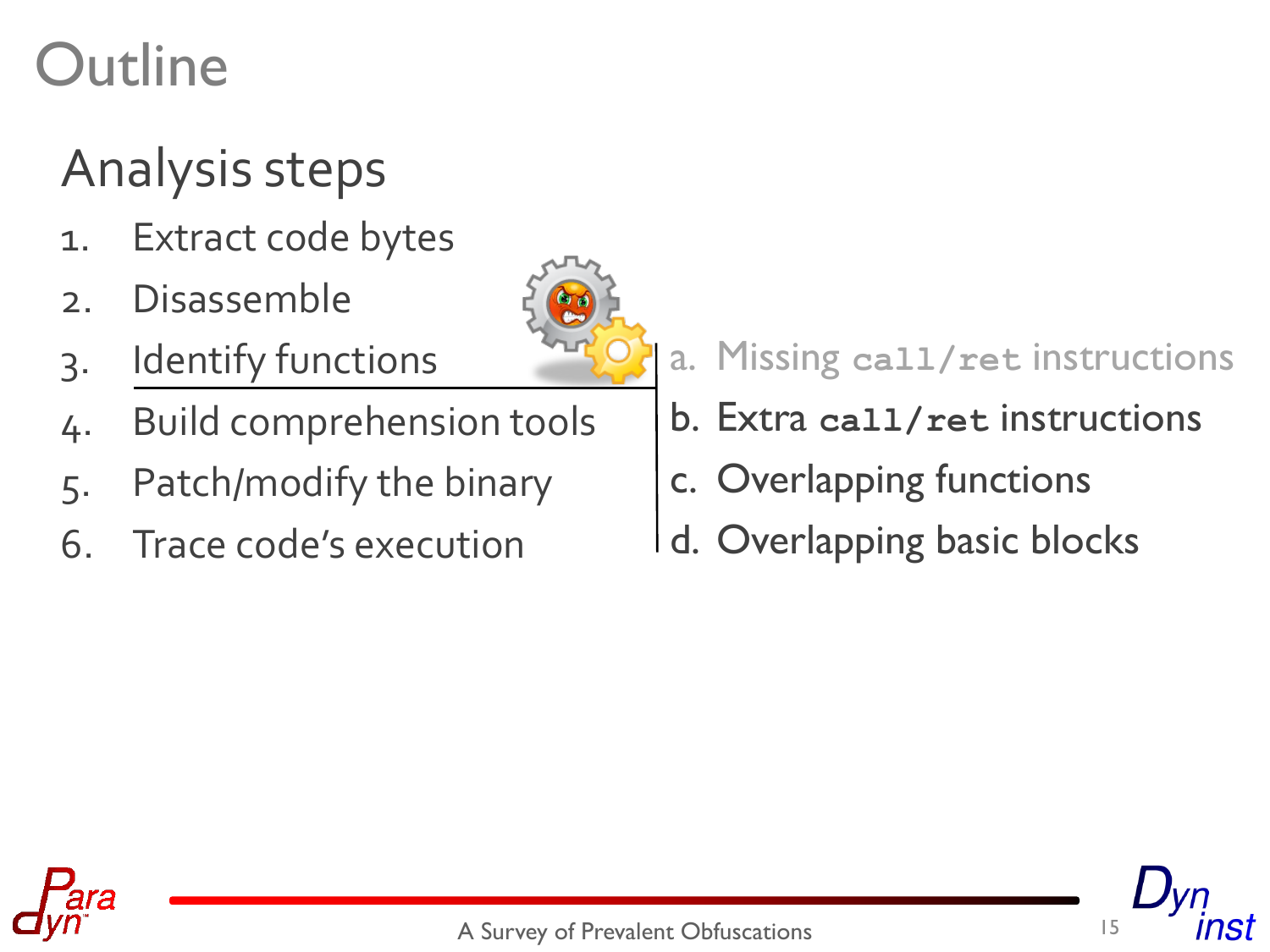#### Extra call/ret instructions





A Survey of Prevalent Obfuscations 17

ınst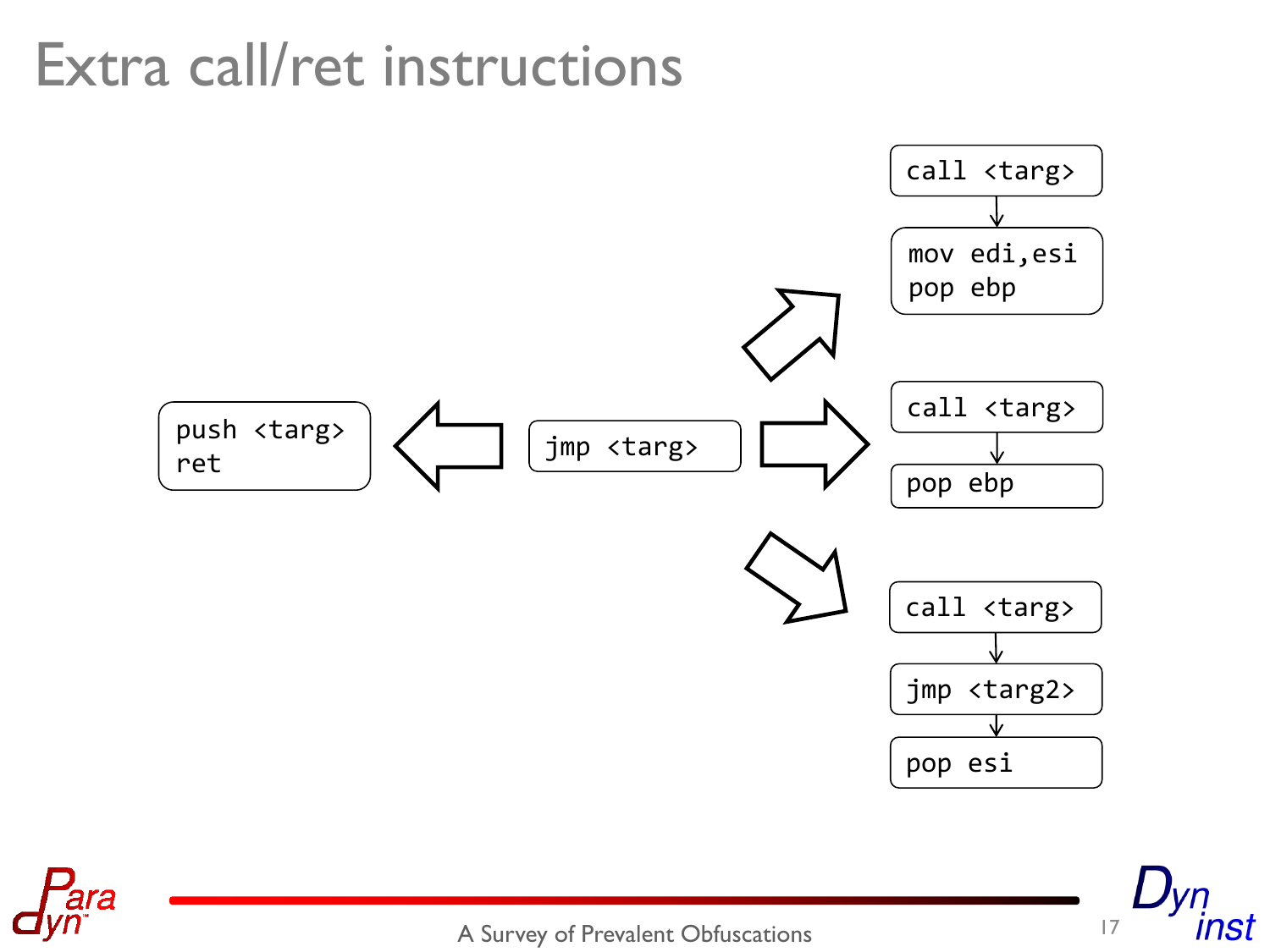# Overlapping functions





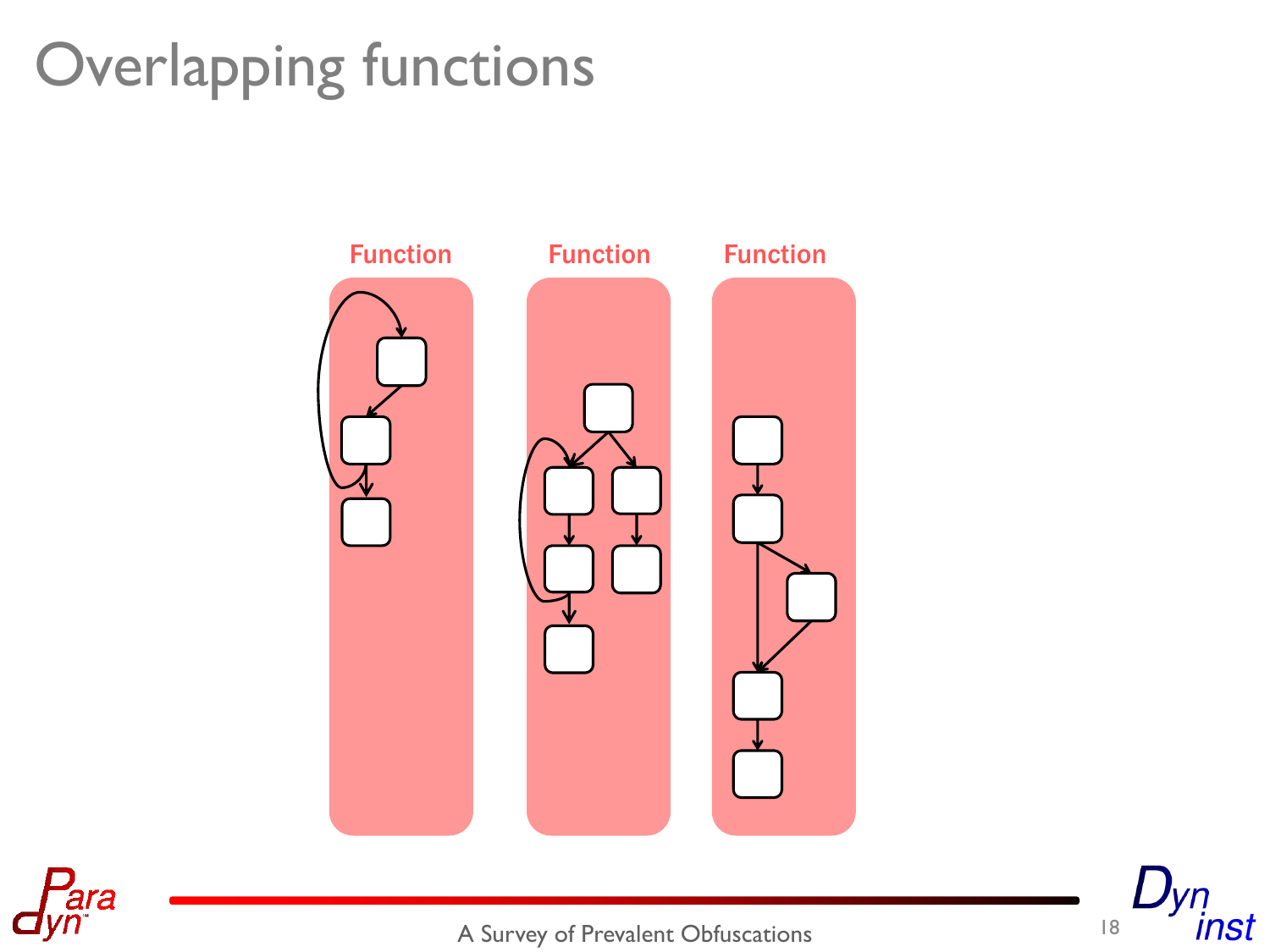# Overlapping functions





A Survey of Prevalent Obfuscations 19

inst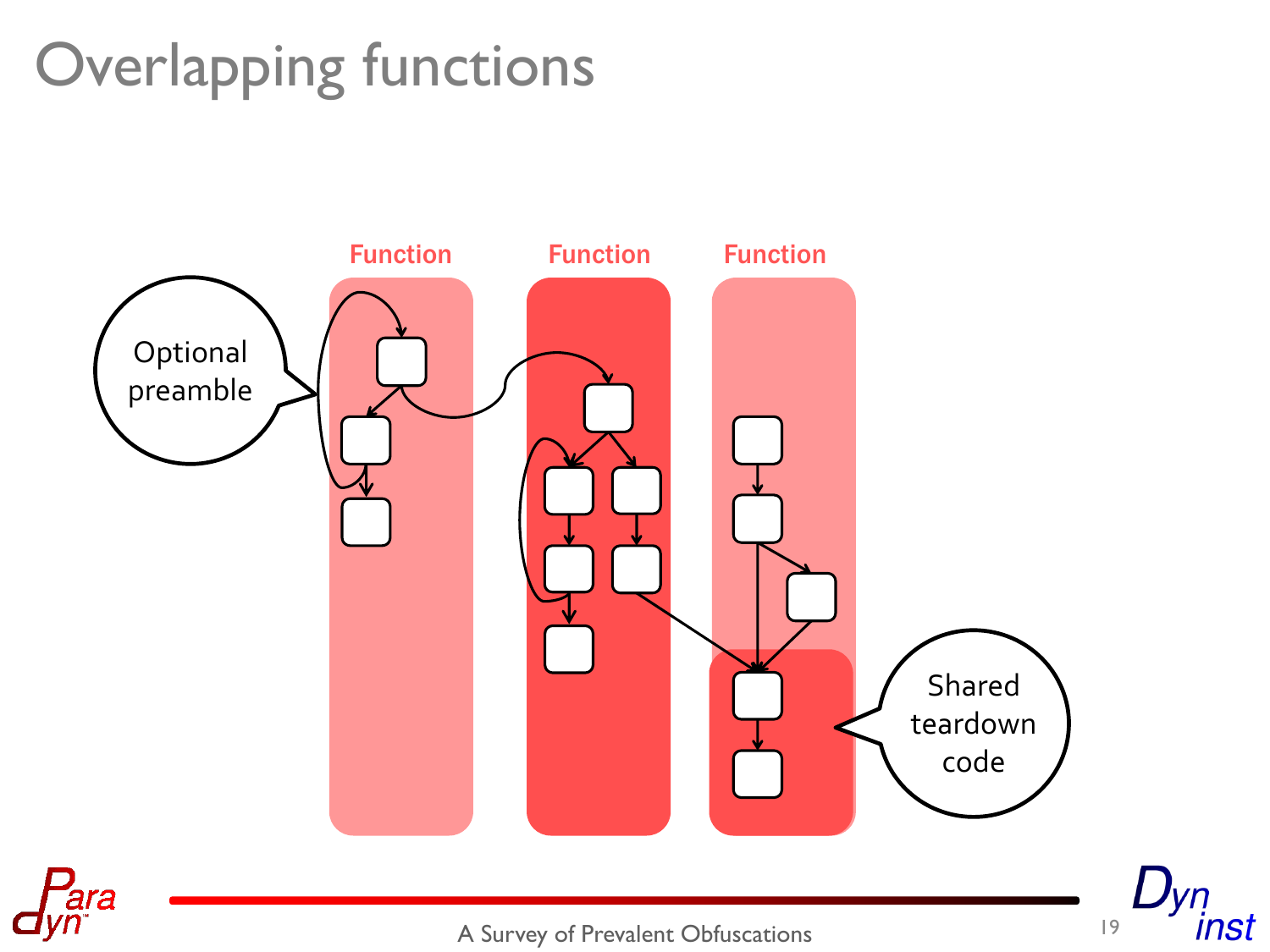#### Overlapping blocks

| Address | <b>0x454017</b> |  |                                                  |  | 0x45401b    |         |  | 0x45401e   |    |     |    |                                |
|---------|-----------------|--|--------------------------------------------------|--|-------------|---------|--|------------|----|-----|----|--------------------------------|
| Bytes   | b8              |  | $\overline{{\rm \textbf{e}}{\rm \textbf{b}}}$ 07 |  | b9 eb 0f 90 |         |  | eb         | 08 | f d | eb | 0 <sub>b</sub>                 |
| Block 1 | mov             |  | eax, ebb907eb                                    |  |             | seto bl |  |            |    |     |    | $ or \; ch, bh jmp \; 45402e $ |
| Block 2 | jmp 45402d      |  |                                                  |  |             |         |  |            |    |     |    |                                |
| Block 3 |                 |  |                                                  |  |             |         |  | jmp 454028 |    |     |    |                                |



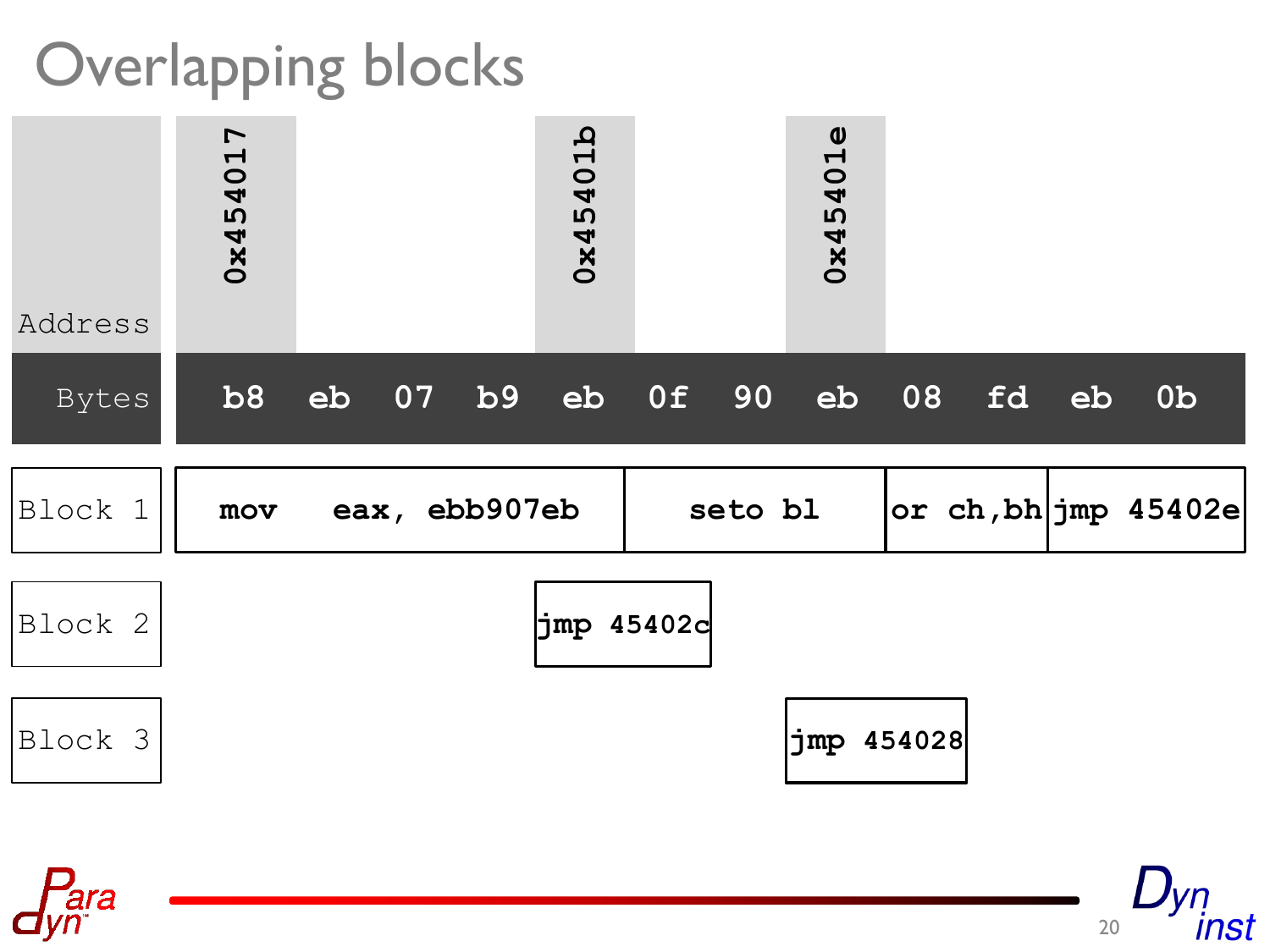## Overlapping blocks





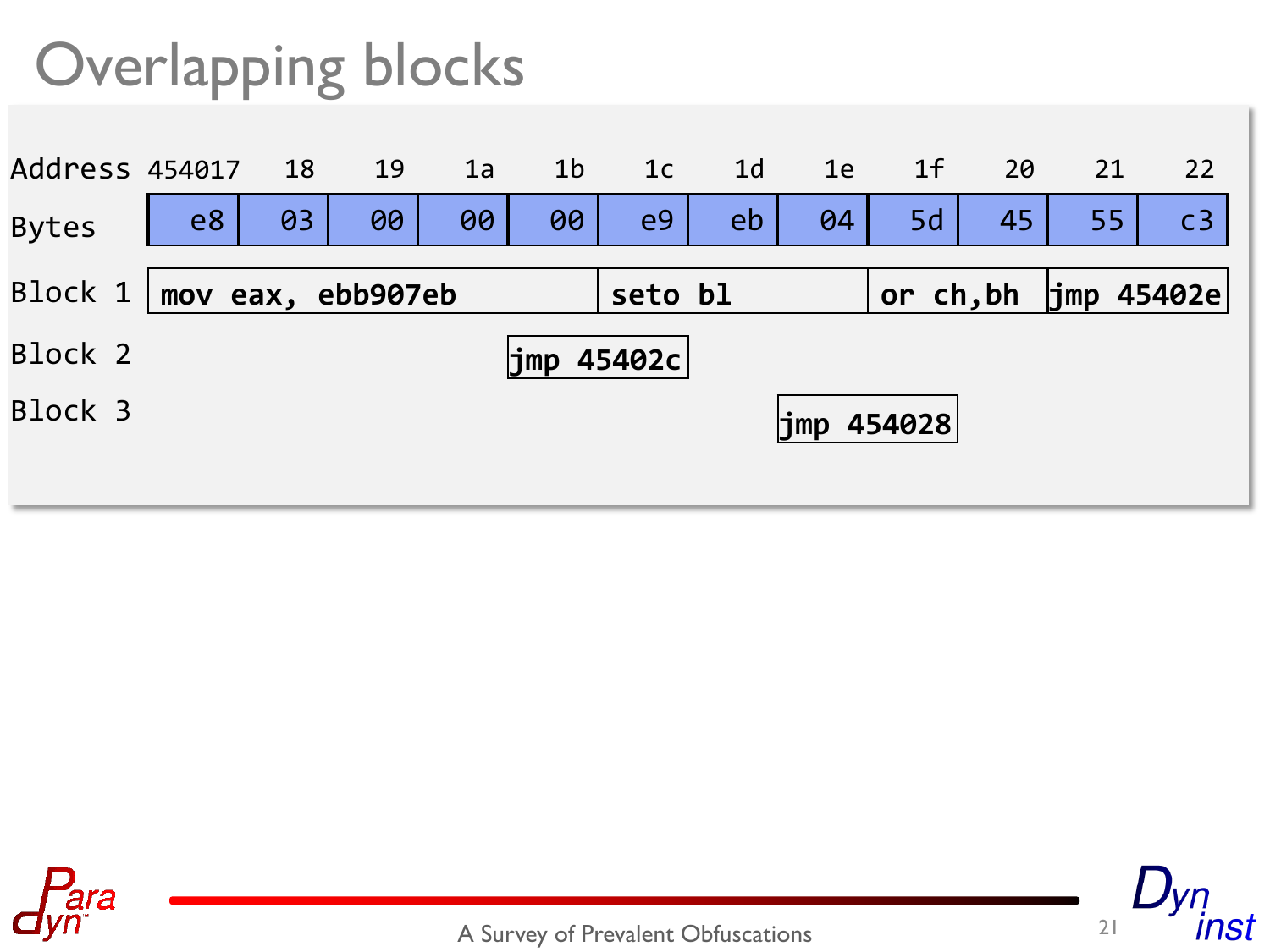#### Analysis steps

- 1. Extract code bytes
- 2. Disassemble
- 3. Identify functions
- 4. Build comprehension tools
- 5. Patch/modify the binary
- 6. Trace code's execution



- a. Obfuscated constants
- b. ABI violations
- c. Do-nothing code



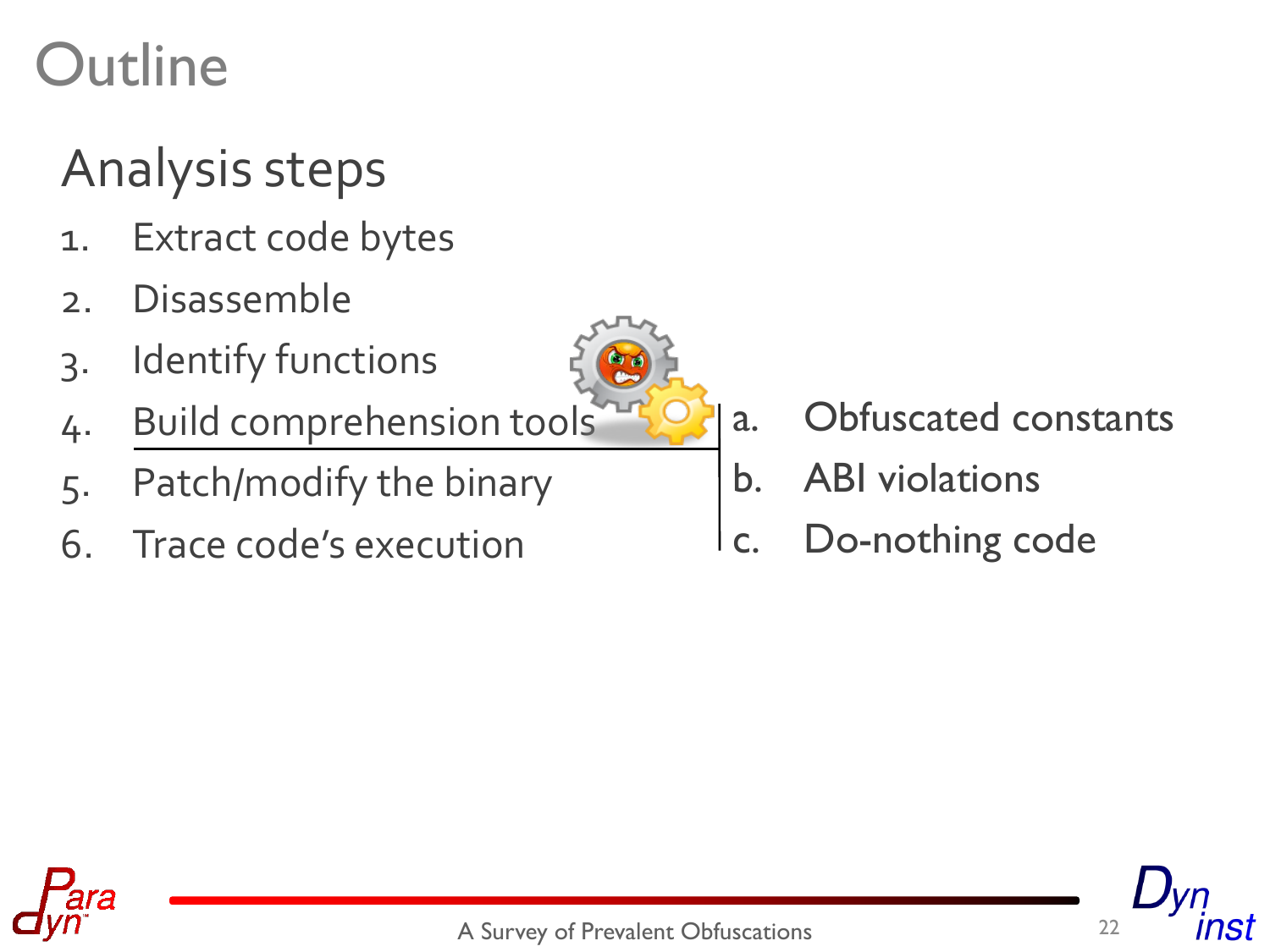#### Analysis steps

- 1. Extract code bytes
- 2. Disassemble
- 3. Identify functions
- 4. Build comprehension tools
- 5. Patch/modify the binary
- 6. Trace code's execution



- a. Self-checksumming
- b. Stolen bytes
- c. Anti-unpacking



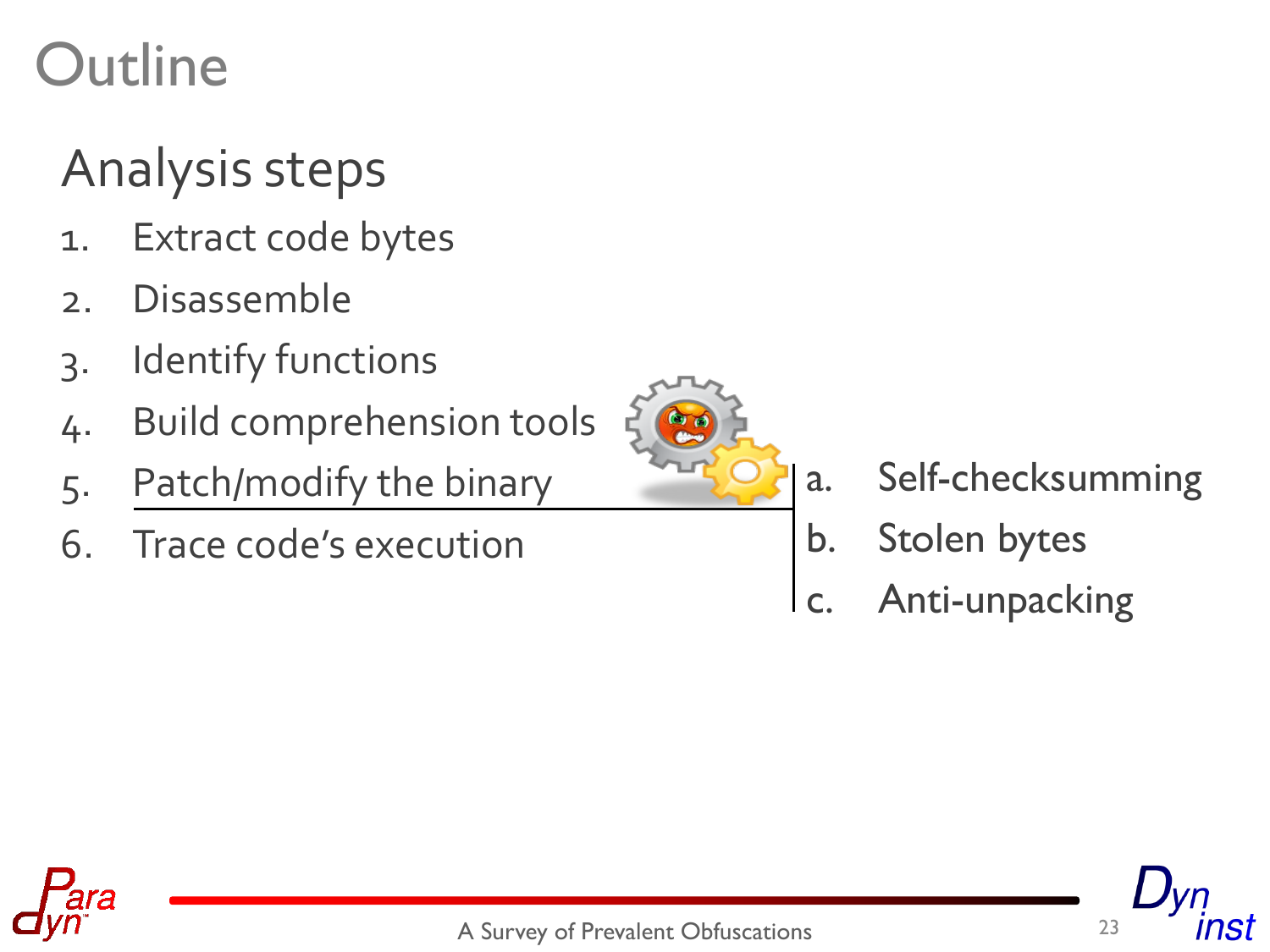## Self-checksumming



inst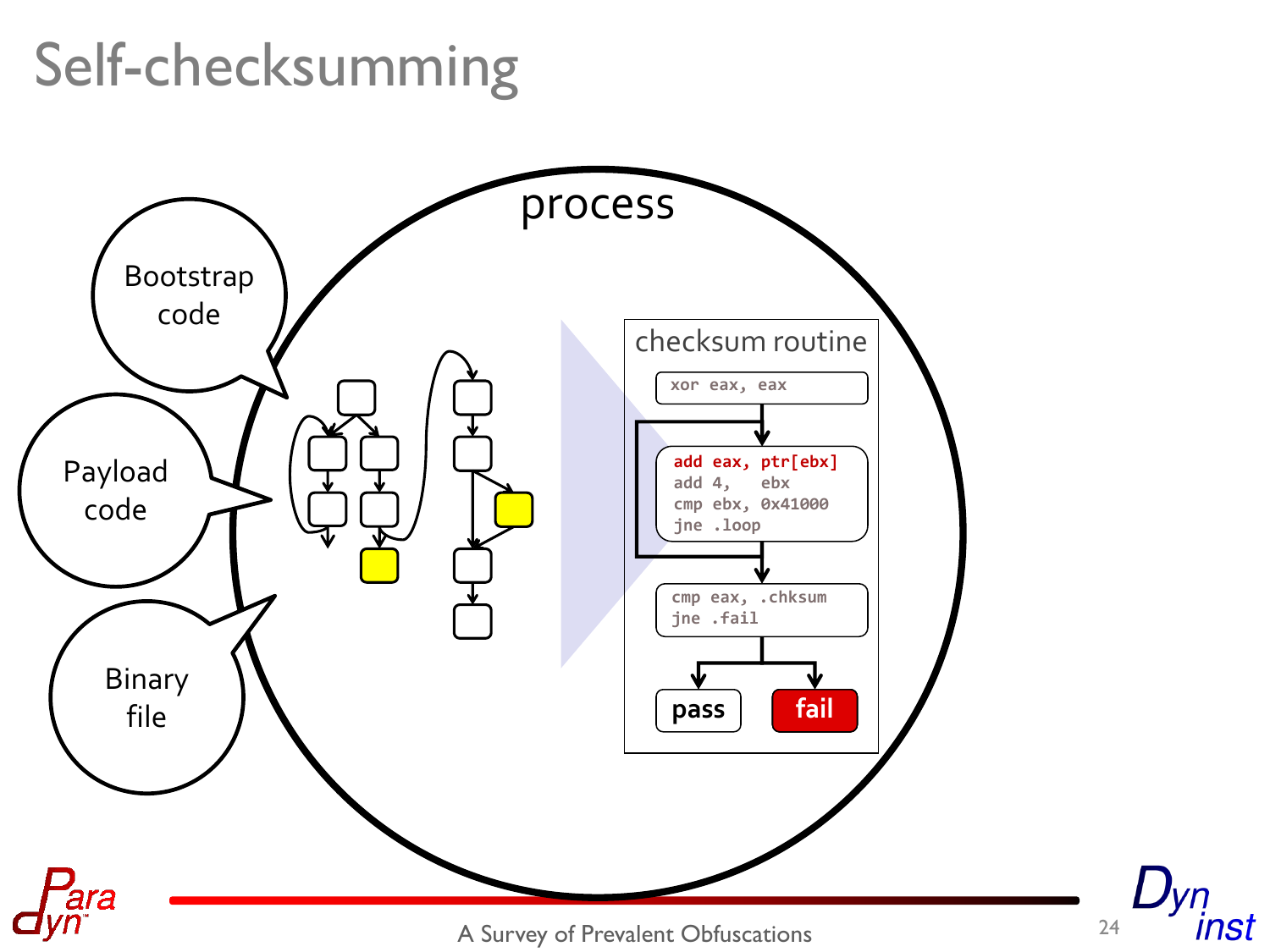#### Stolen bytes



25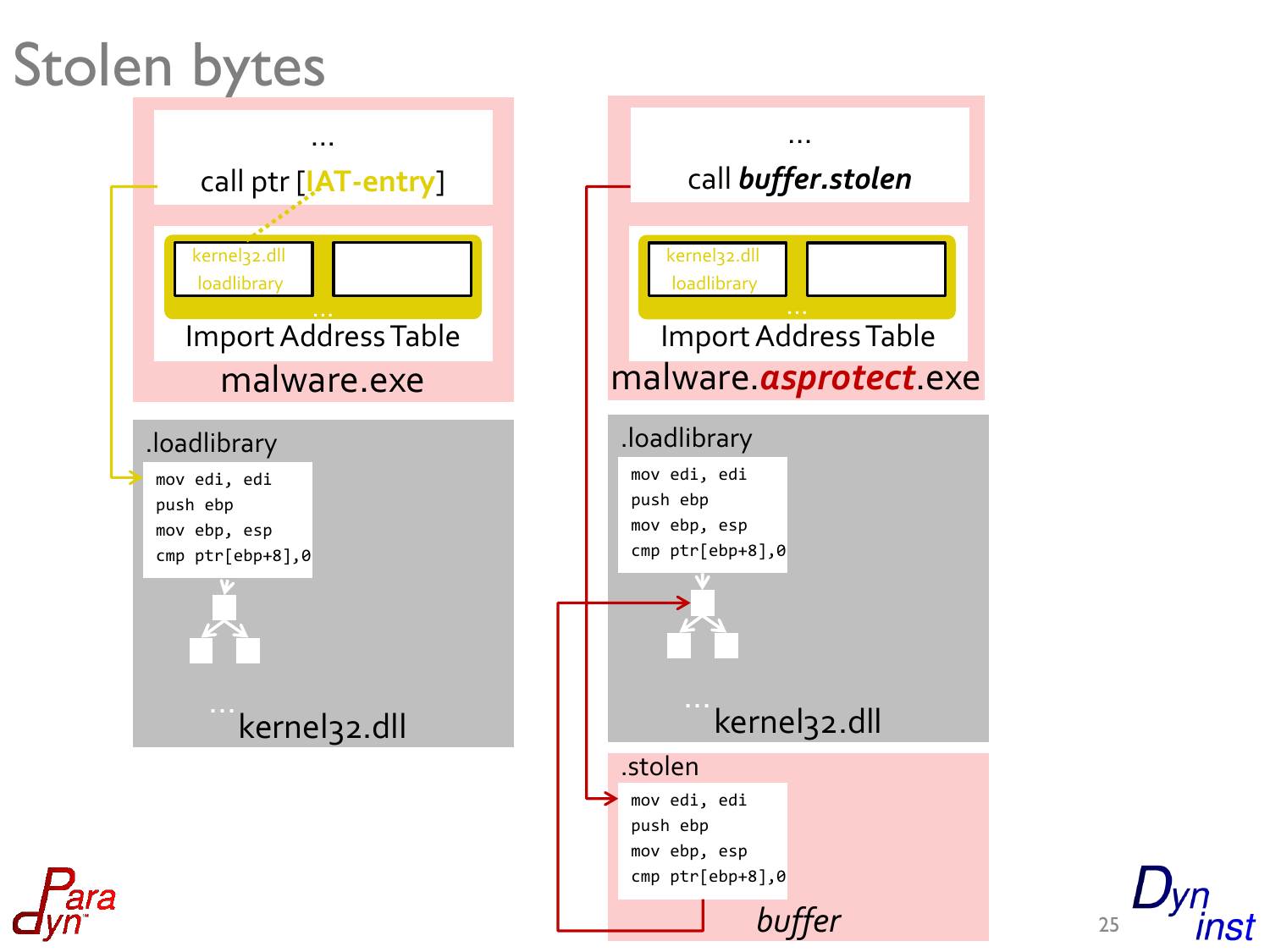#### Analysis steps

- 1. Extract code bytes
- 2. Disassemble
- 3. Identify functions
- 4. Build comprehension tools
- 5. Patch/modify the binary
- 6. Trace code's execution

a. Stolen bytes

- b. Non-standard API calls
- lc. Anti-debugging

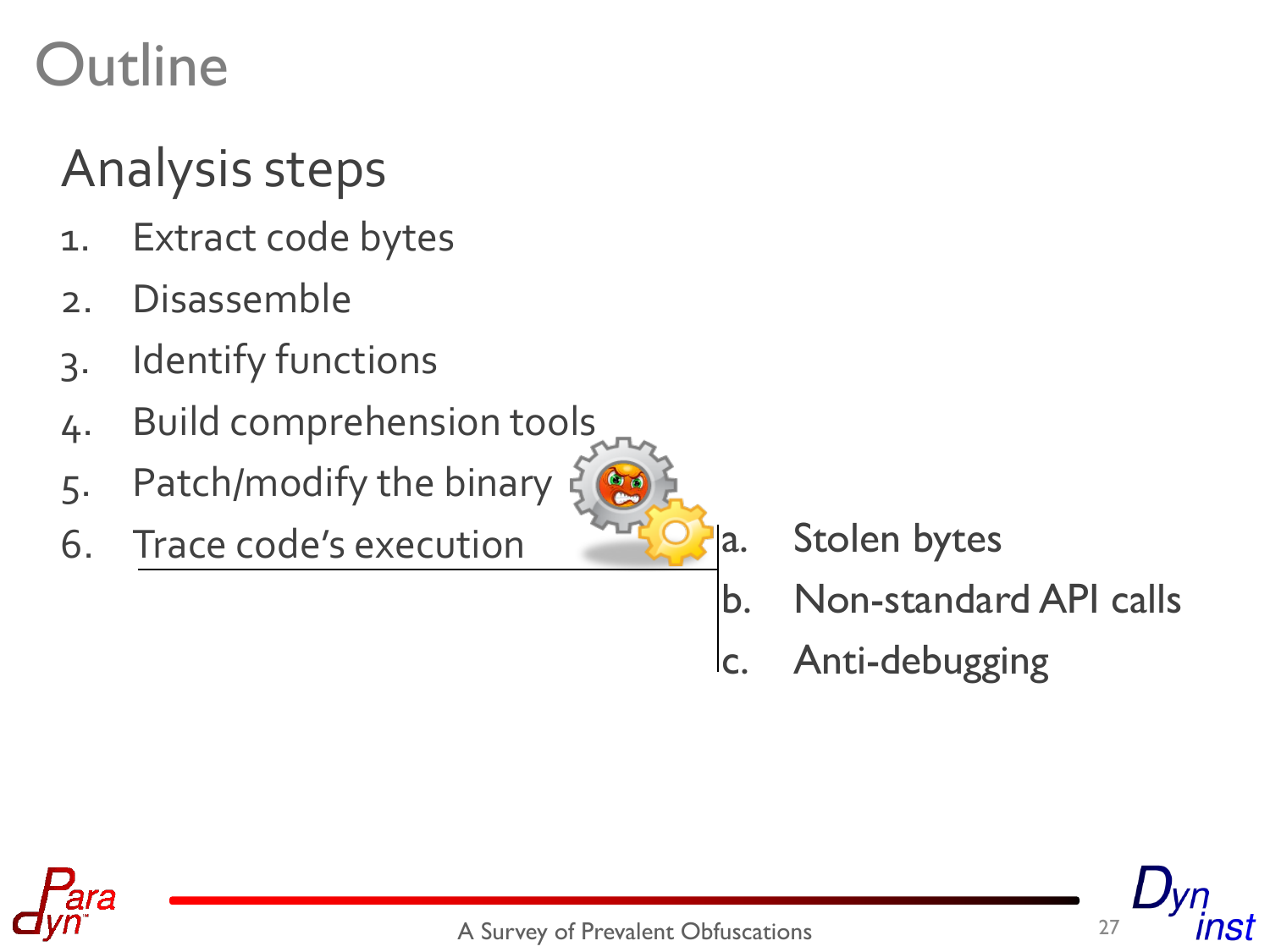#### Analysis steps

- 1. Extract code bytes
- 2. Disassemble
- 3. Identify functions
- 4. Build comprehension tools
- 5. Patch/modify the binary
- 6. Trace code's execution



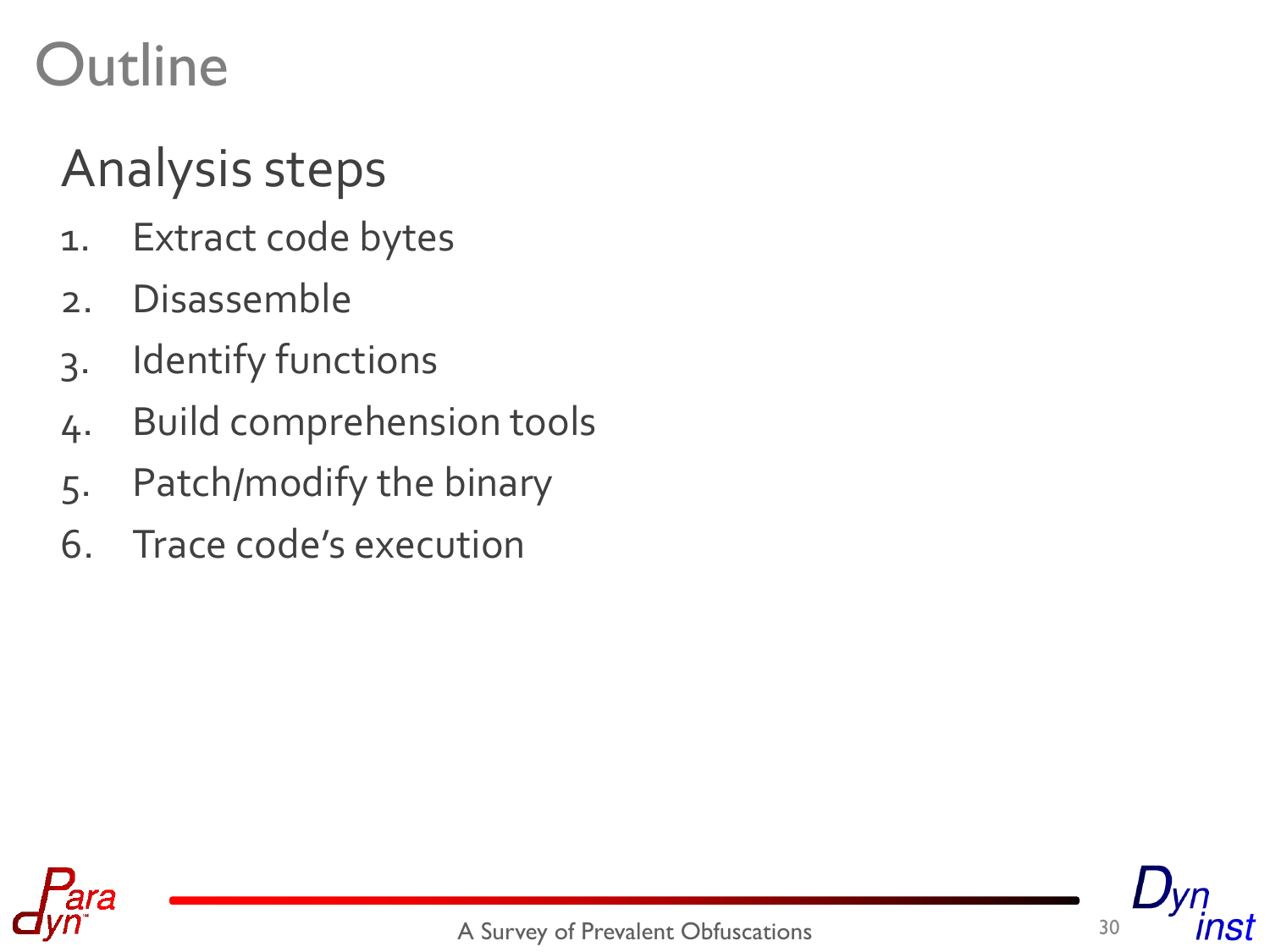# Adapting Dyninst for Malware



Malware Analysis and Instrumentation 31

nst